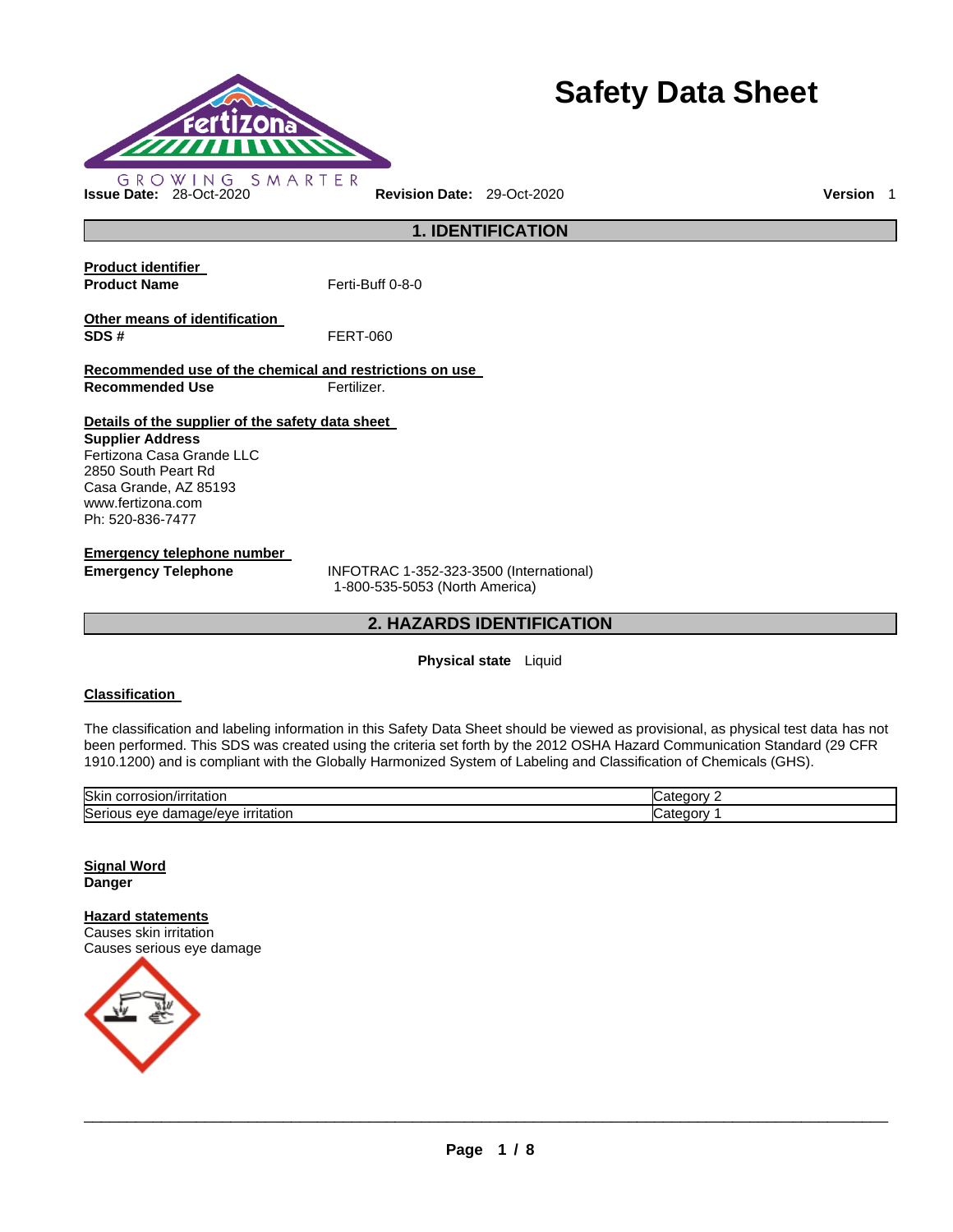#### **Precautionary Statements - Prevention**

Wash face, hands and any exposed skin thoroughly after handling Wear protective gloves/protective clothing/eye protection/face protection

#### **Precautionary Statements - Response**

IF IN EYES: Rinse cautiously with water for several minutes. Remove contact lenses, if present and easy to do. Continue rinsing Immediately call a poison center or doctor/physician IF ON SKIN: Wash with plenty of water and soap Take off contaminated clothing and wash before reuse If skin irritation occurs: Get medical advice/attention

\_\_\_\_\_\_\_\_\_\_\_\_\_\_\_\_\_\_\_\_\_\_\_\_\_\_\_\_\_\_\_\_\_\_\_\_\_\_\_\_\_\_\_\_\_\_\_\_\_\_\_\_\_\_\_\_\_\_\_\_\_\_\_\_\_\_\_\_\_\_\_\_\_\_\_\_\_\_\_\_\_\_\_\_\_\_\_\_\_\_\_\_\_

#### **Other hazards**

Harmful to aquatic life with long lasting effects

#### **3. COMPOSITION/INFORMATION ON INGREDIENTS**

**Chemical Nature** Please see products label for more info.

| Chemical<br>name                        | r n c<br>: No<br><b>UNC</b> | Weight-% |
|-----------------------------------------|-----------------------------|----------|
| –<br>ﯩﺪ<br>Acia<br>horic<br>ነዐያ<br>וו ז | 7664-<br>-38-2              | AC<br>טו |

\*\*If Chemical Name/CAS No is "proprietary" and/or Weight-% is listed as a range, the specific chemical identity and/or percentage of composition has been withheld as a trade secret.\*\*

### **4. FIRST AID MEASURES**

#### **Description of first aid measures**

| <b>Eye Contact</b>                                                         | Immediately flush with plenty of water. After initial flushing, remove any contact lenses and<br>continue flushing for at least 15 minutes. Immediate medical attention is required.                |  |
|----------------------------------------------------------------------------|-----------------------------------------------------------------------------------------------------------------------------------------------------------------------------------------------------|--|
| <b>Skin Contact</b>                                                        | Wash off immediately with soap and plenty of water while removing all contaminated<br>clothes and shoes. Wash contaminated clothing before reuse. If skin irritation persists, call<br>a physician. |  |
| <b>Inhalation</b>                                                          | Remove exposed individual(s) to fresh air for 20 minutes. Consult a physician/poison center<br>if individual's condition declines or if symptoms persist.                                           |  |
| Ingestion                                                                  | Rinse mouth. Do NOT induce vomiting. Drink 1 or 2 glasses of water. Never give anything<br>by mouth to an unconscious person. Call a poison center or doctor/physician if you feel<br>unwell.       |  |
| Most important symptoms and effects, both acute and delayed                |                                                                                                                                                                                                     |  |
| <b>Symptoms</b>                                                            | Causes serious eye damage. May cause skin irritation. Swallowing may cause severe<br>gastrointestinal irritation or burns with nausea, vomiting, and diarrhea.                                      |  |
| Indication of any immediate medical attention and special treatment needed |                                                                                                                                                                                                     |  |
| <b>Notes to Physician</b>                                                  | Treat symptomatically.                                                                                                                                                                              |  |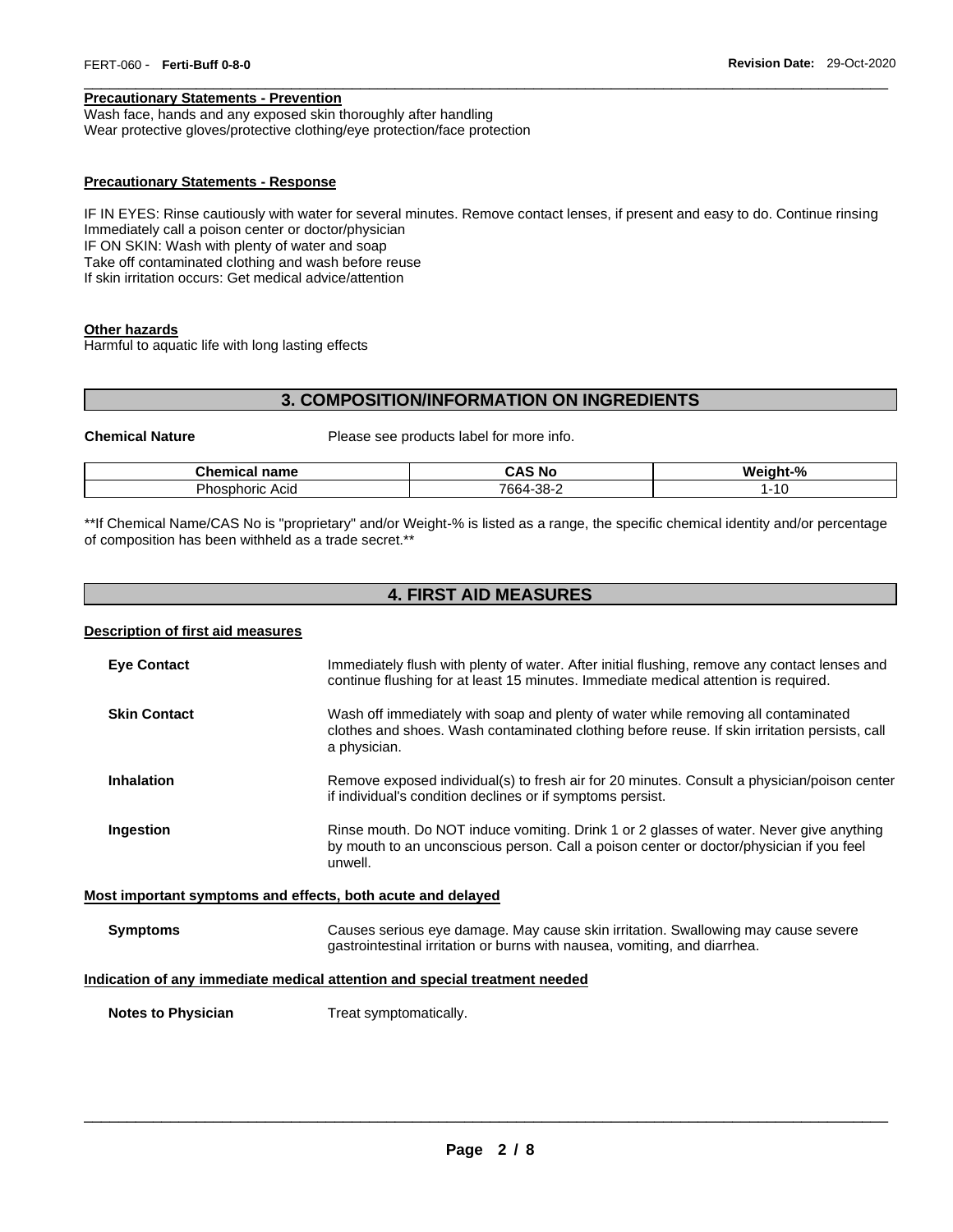#### \_\_\_\_\_\_\_\_\_\_\_\_\_\_\_\_\_\_\_\_\_\_\_\_\_\_\_\_\_\_\_\_\_\_\_\_\_\_\_\_\_\_\_\_\_\_\_\_\_\_\_\_\_\_\_\_\_\_\_\_\_\_\_\_\_\_\_\_\_\_\_\_\_\_\_\_\_\_\_\_\_\_\_\_\_\_\_\_\_\_\_\_\_ **5. FIRE-FIGHTING MEASURES**

#### **Suitable Extinguishing Media**

Use extinguishing measures that are appropriate to local circumstances and the surrounding environment.

#### **Unsuitable Extinguishing Media** Not determined.

#### **Specific Hazards Arising from the Chemical**

Product is not flammable or combustible.

#### **Protective equipment and precautions for firefighters**

As in any fire, wear self-contained breathing apparatus pressure-demand, MSHA/NIOSH (approved or equivalent) and full protective gear.

### **6. ACCIDENTAL RELEASE MEASURES**

#### **Personal precautions, protective equipment and emergency procedures**

**Environmental precautions** 

**Environmental precautions** See Section 12 for additional Ecological Information.

### **Methods and material for containment and cleaning up**

| <b>Methods for Containment</b> | Prevent further leakage or spillage if safe to do so. Soak up and contain spill with an<br>absorbent material. |
|--------------------------------|----------------------------------------------------------------------------------------------------------------|
| <b>Methods for Clean-Up</b>    | Reclaim where possible. Sweep up and shovel into suitable containers for disposal.                             |

### **7. HANDLING AND STORAGE**

#### **Precautions for safe handling**

**Advice on Safe Handling** Handle in accordance with good industrial hygiene and safety practice. Wear appropriate personal protective equipment. Wash face, hands and any exposed skin thoroughly after handling. Avoid contact with skin, eyes or clothing. Avoid breathing vapors or mists. Use only with adequate ventilation.

#### **Conditions for safe storage, including any incompatibilities**

**Storage Conditions** Keep containers tightly closed in a dry, cool and well-ventilated place. Store above 4°C  $(40^{\circ}F)$ .

#### **Incompatible Materials Strong oxidizing agents. Strong acids. Strong bases. Aluminum. Copper. Brass. Bronze.**

#### **8. EXPOSURE CONTROLS/PERSONAL PROTECTION**

### **Exposure Guidelines**

| Chemical name          | <b>ACGIH TLV</b>         | <b>OSHA PEL</b>                    | <b>NIOSH IDLH</b>           |
|------------------------|--------------------------|------------------------------------|-----------------------------|
| <b>Phosphoric Acid</b> | STEL: $3 \text{ ma/m}^3$ | TWA: 1 $ma/m3$                     | IDLH: $1000 \text{ mg/m}^3$ |
| 7664-38-2              | TWA: 1 mg/m <sup>3</sup> | (vacated) TWA: 1 mg/m <sup>3</sup> | TWA: 1 mg/m <sup>3</sup>    |
|                        |                          | (vacated) STEL: $3 \text{ ma/m}^3$ | STEL: 3 ma/m <sup>3</sup>   |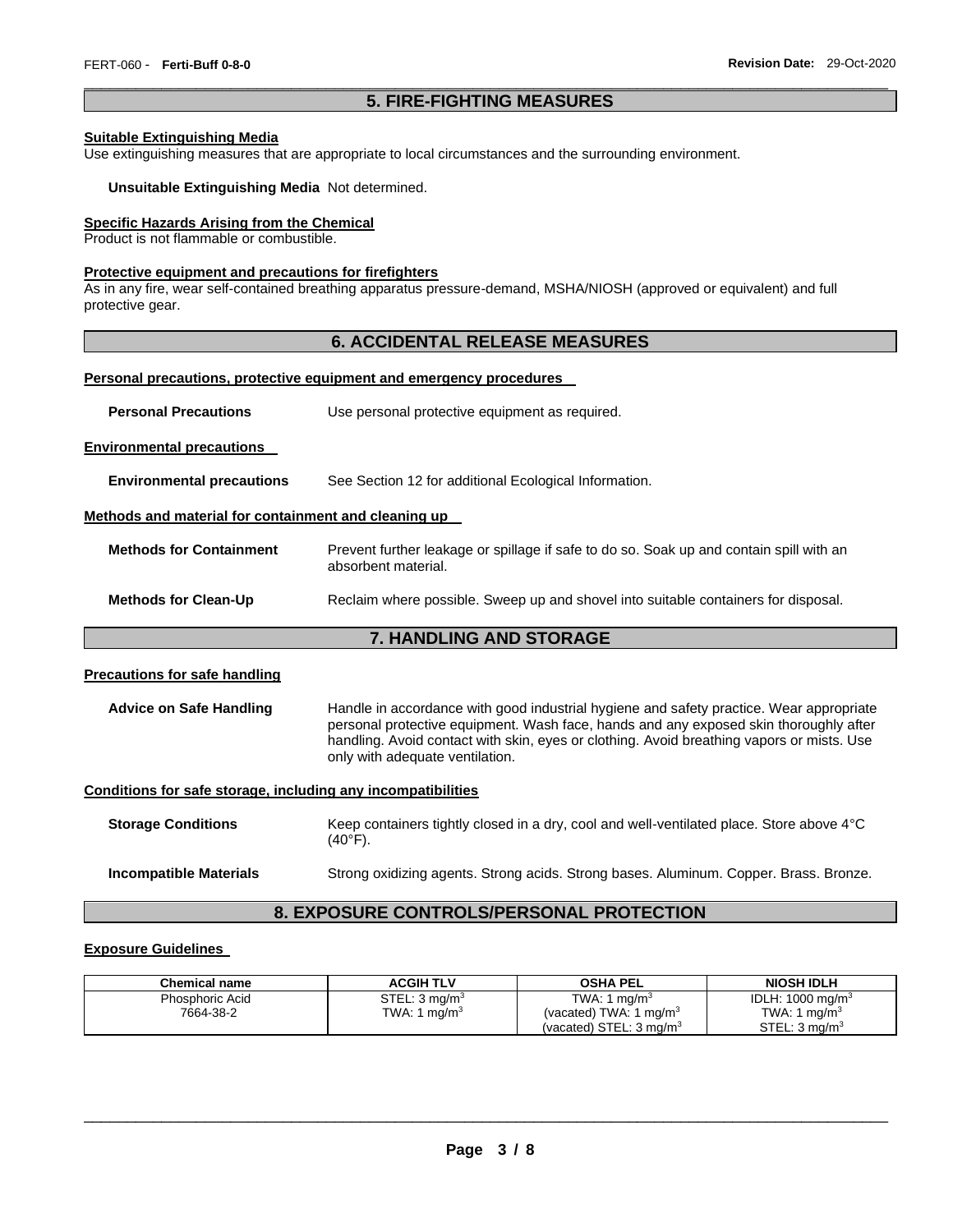#### **Appropriate engineering controls**

| <b>Engineering Controls</b>     | Apply technical measures to comply with the occupational exposure limits. Maintain eye<br>wash fountain and quick-drench facilities in work area.                                                                                                                                                                                     |
|---------------------------------|---------------------------------------------------------------------------------------------------------------------------------------------------------------------------------------------------------------------------------------------------------------------------------------------------------------------------------------|
|                                 | <u>Individual protection measures, such as personal protective equipment</u>                                                                                                                                                                                                                                                          |
| <b>Eye/Face Protection</b>      | Wear eye/face protection. Refer to 29 CFR 1910.133 for eye and face protection<br>regulations.                                                                                                                                                                                                                                        |
| <b>Skin and Body Protection</b> | Wear protective gloves and protective clothing. Reference Wiley's "Quick Selection Guide"<br>to Chemical Protective Clothing". Refer to 29 CFR 1910.138 for appropriate skin and body<br>protection.                                                                                                                                  |
| <b>Respiratory Protection</b>   | If necessary, wear a MSHA/NIOSH-approved respirator. Refer to 29 CFR 1910.134 for<br>respiratory protection requirements.                                                                                                                                                                                                             |
|                                 | <b>General Hygiene Considerations</b> Avoid contact with skin, eyes and clothing. After handling this product, wash hands before<br>eating, drinking, or smoking. If contact occurs, remove contaminated clothing. If needed,<br>take first aid action shown on section 4 of this SDS. Launder contaminated clothing before<br>reuse. |

\_\_\_\_\_\_\_\_\_\_\_\_\_\_\_\_\_\_\_\_\_\_\_\_\_\_\_\_\_\_\_\_\_\_\_\_\_\_\_\_\_\_\_\_\_\_\_\_\_\_\_\_\_\_\_\_\_\_\_\_\_\_\_\_\_\_\_\_\_\_\_\_\_\_\_\_\_\_\_\_\_\_\_\_\_\_\_\_\_\_\_\_\_

### **9. PHYSICAL AND CHEMICAL PROPERTIES**

#### **Information on basic physical and chemical properties**

| <b>Physical state</b>                  | Liquid           |
|----------------------------------------|------------------|
| Appearance                             | Not determined   |
| Color                                  | Not determined   |
|                                        |                  |
| <b>Property</b>                        | <b>Values</b>    |
| рH                                     | Not determined   |
| Melting point / freezing point         | Not determined   |
| <b>Boiling point / boiling range</b>   | Not determined   |
| <b>Flash point</b>                     | Not determined   |
| <b>Evaporation Rate</b>                | Not determined   |
| <b>Flammability (Solid, Gas)</b>       | Not determined   |
| <b>Flammability Limit in Air</b>       |                  |
| <b>Upper flammability or explosive</b> | Not determined   |
| limits                                 |                  |
| Lower flammability or explosive        | Not determined   |
| limits                                 |                  |
| <b>Vapor Pressure</b>                  | Not determined   |
| <b>Vapor Density</b>                   | Not determined   |
| <b>Relative Density</b>                | Not determined   |
| <b>Water Solubility</b>                | Soluble in water |
| Solubility in other solvents           | Not determined   |
| <b>Partition Coefficient</b>           | Not determined   |
| <b>Autoignition temperature</b>        | Not determined   |
| <b>Decomposition temperature</b>       | Not determined   |
| <b>Kinematic viscosity</b>             | Not determined   |
| <b>Dynamic Viscosity</b>               | Not determined   |
| <b>Explosive Properties</b>            | Not determined   |
| <b>Oxidizing Properties</b>            | Not determined   |
|                                        |                  |
| <b>Other information</b>               |                  |
|                                        |                  |
|                                        |                  |

**Apple The Codor Codor Threshold** Mot determined **Odor Threshold Odor Threshold** 

**Remarks • Method** 

**Liquid Density** 1 gal. (3.785 L), 10.3 lbs. (4.672 Kg)

## **10. STABILITY AND REACTIVITY**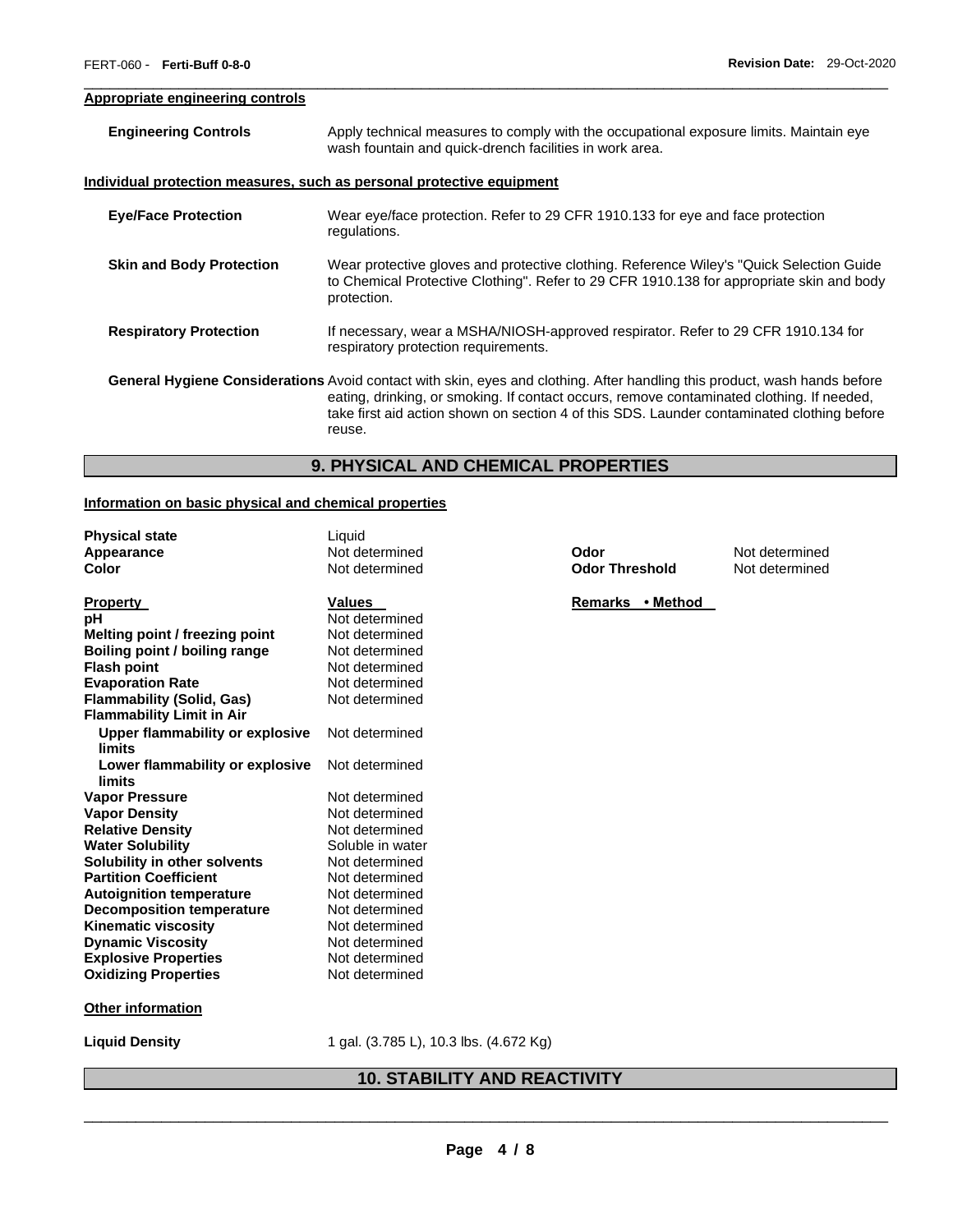#### **Reactivity**

Not reactive under normal conditions.

#### **Chemical stability**

Stable under recommended storage conditions.

#### **Possibility of hazardous reactions**

None under normal processing.

#### **Conditions to Avoid**

Keep out of reach of children.

#### **Incompatible materials**

Strong oxidizing agents. Strong acids. Strong bases. Aluminum. Copper. Brass. Bronze.

#### **Hazardous decomposition products**

None known based on information supplied.

### **11. TOXICOLOGICAL INFORMATION**

\_\_\_\_\_\_\_\_\_\_\_\_\_\_\_\_\_\_\_\_\_\_\_\_\_\_\_\_\_\_\_\_\_\_\_\_\_\_\_\_\_\_\_\_\_\_\_\_\_\_\_\_\_\_\_\_\_\_\_\_\_\_\_\_\_\_\_\_\_\_\_\_\_\_\_\_\_\_\_\_\_\_\_\_\_\_\_\_\_\_\_\_\_

#### **Information on likely routes of exposure**

| <b>Product Information</b> |                                                                         |
|----------------------------|-------------------------------------------------------------------------|
| <b>Eye Contact</b>         | Causes serious eye damage.                                              |
| <b>Skin Contact</b>        | Causes skin irritation.                                                 |
| <b>Inhalation</b>          | Do not inhale.                                                          |
| Ingestion                  | Can cause irritation and corrosive burns to mouth, throat, and stomach. |

#### **Component Information**

| <b>Chemical name</b> | Oral LD50      | Dermal LD50  | <b>Inhalation LC50</b> |
|----------------------|----------------|--------------|------------------------|
| Phosphoric Acid      | $= 1530$ mg/kg | ' Rabbit     | Rat ) 1 h              |
| 7664-38-2            | Rat            | = 2740 mg/kg | 850 mg/m <sup>3</sup>  |

#### **Symptoms related to the physical, chemical and toxicological characteristics**

| <b>Symptoms</b> | Please see section 4 of this SDS for symptoms. |
|-----------------|------------------------------------------------|
|-----------------|------------------------------------------------|

#### **Delayed and immediate effects as well as chronic effects from short and long-term exposure**

| Carcinogenicity | Based on the information provided, this product does not contain any carcinogens or |
|-----------------|-------------------------------------------------------------------------------------|
|                 | potential carcinogens as listed by OSHA, IARC or NTP.                               |

#### **Numerical measures of toxicity**

#### **The following values are calculated based on chapter 3.1 of the GHS document** .

| Oral LD50                     | 19,125.00 mg/kg |
|-------------------------------|-----------------|
| Dermal LD50                   | 34,250.00 mg/kg |
| ATEmix (inhalation-dust/mist) | 6.262 ma/L      |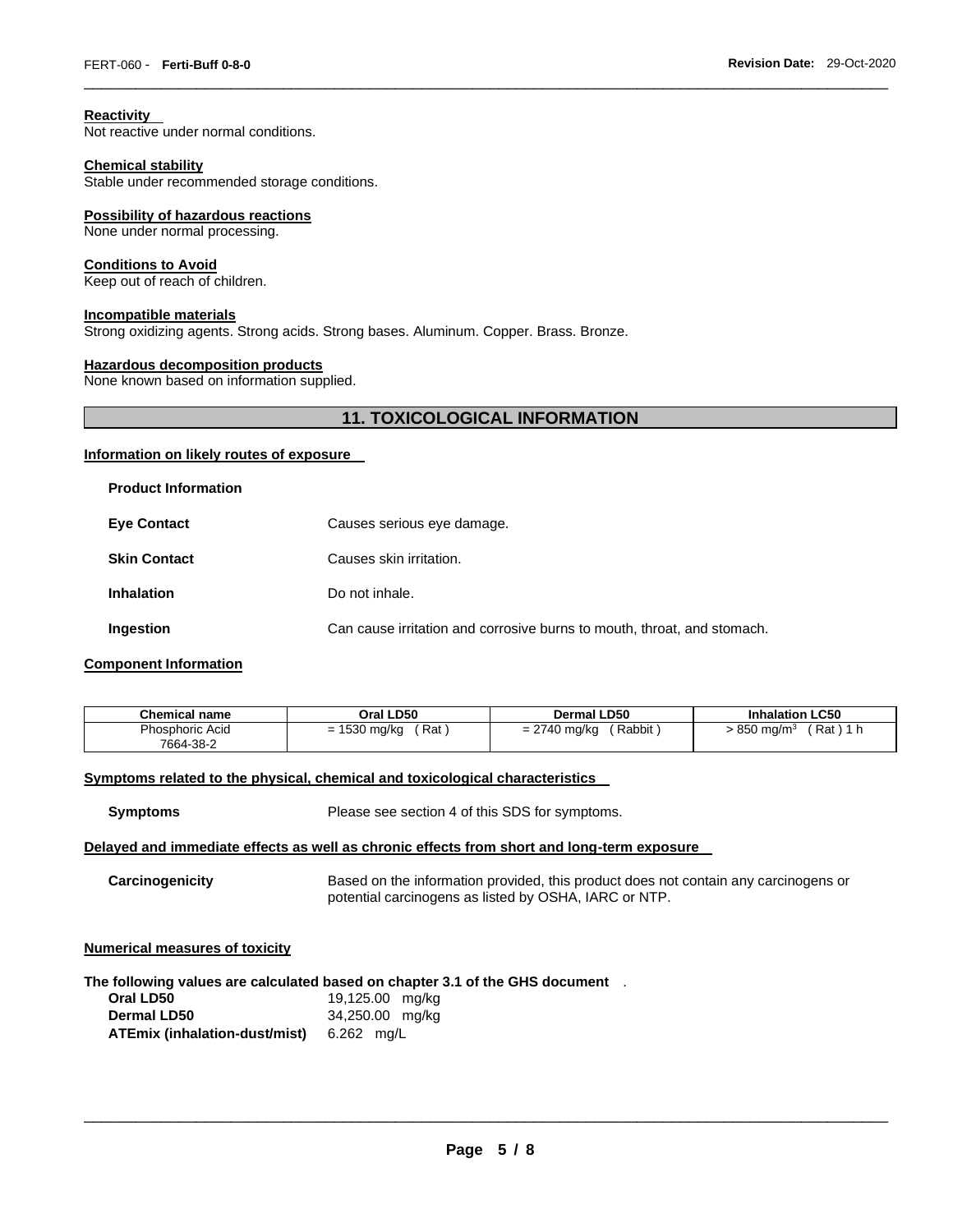#### \_\_\_\_\_\_\_\_\_\_\_\_\_\_\_\_\_\_\_\_\_\_\_\_\_\_\_\_\_\_\_\_\_\_\_\_\_\_\_\_\_\_\_\_\_\_\_\_\_\_\_\_\_\_\_\_\_\_\_\_\_\_\_\_\_\_\_\_\_\_\_\_\_\_\_\_\_\_\_\_\_\_\_\_\_\_\_\_\_\_\_\_\_ **12. ECOLOGICAL INFORMATION**

### **Ecotoxicity**

Harmful to aquatic life with long lasting effects.

#### **Component Information**

| <b>Chemical name</b> | Algae/aguatic plants | <b>Fish</b>                     | Crustacea                         |
|----------------------|----------------------|---------------------------------|-----------------------------------|
| Phosphoric Acid      |                      | 5: 96 h Gambusia affinis mɑ/L l | : 12 h Daphnia magna mg/L<br>4.6. |
| 7664-38-2            |                      | LC50                            | EC50                              |

#### **Persistence/Degradability**

Not determined.

#### **Bioaccumulation**

There is no data for this product.

#### **Mobility**

Not determined

#### **Other Adverse Effects**

Not determined

### **13. DISPOSAL CONSIDERATIONS**

#### **Waste Treatment Methods**

| <b>Disposal of Wastes</b>     | Disposal should be in accordance with applicable regional, national and local laws and<br>regulations. |
|-------------------------------|--------------------------------------------------------------------------------------------------------|
| <b>Contaminated Packaging</b> | Disposal should be in accordance with applicable regional, national and local laws and<br>regulations. |

### **California Hazardous Waste Status**

| <b>Chemical name</b> | California Hazardous Waste Status |
|----------------------|-----------------------------------|
| Phosphoric Acid      | Corrosive                         |
| 7664-38-2            |                                   |

### **14. TRANSPORT INFORMATION**

| <b>Note</b> | Please see current shipping paper for most up to date shipping information, including<br>exemptions and special circumstances. |
|-------------|--------------------------------------------------------------------------------------------------------------------------------|
| <u>DOT</u>  | Not regulated                                                                                                                  |
| <b>IATA</b> | Not regulated                                                                                                                  |
| <b>IMDG</b> | Not regulated                                                                                                                  |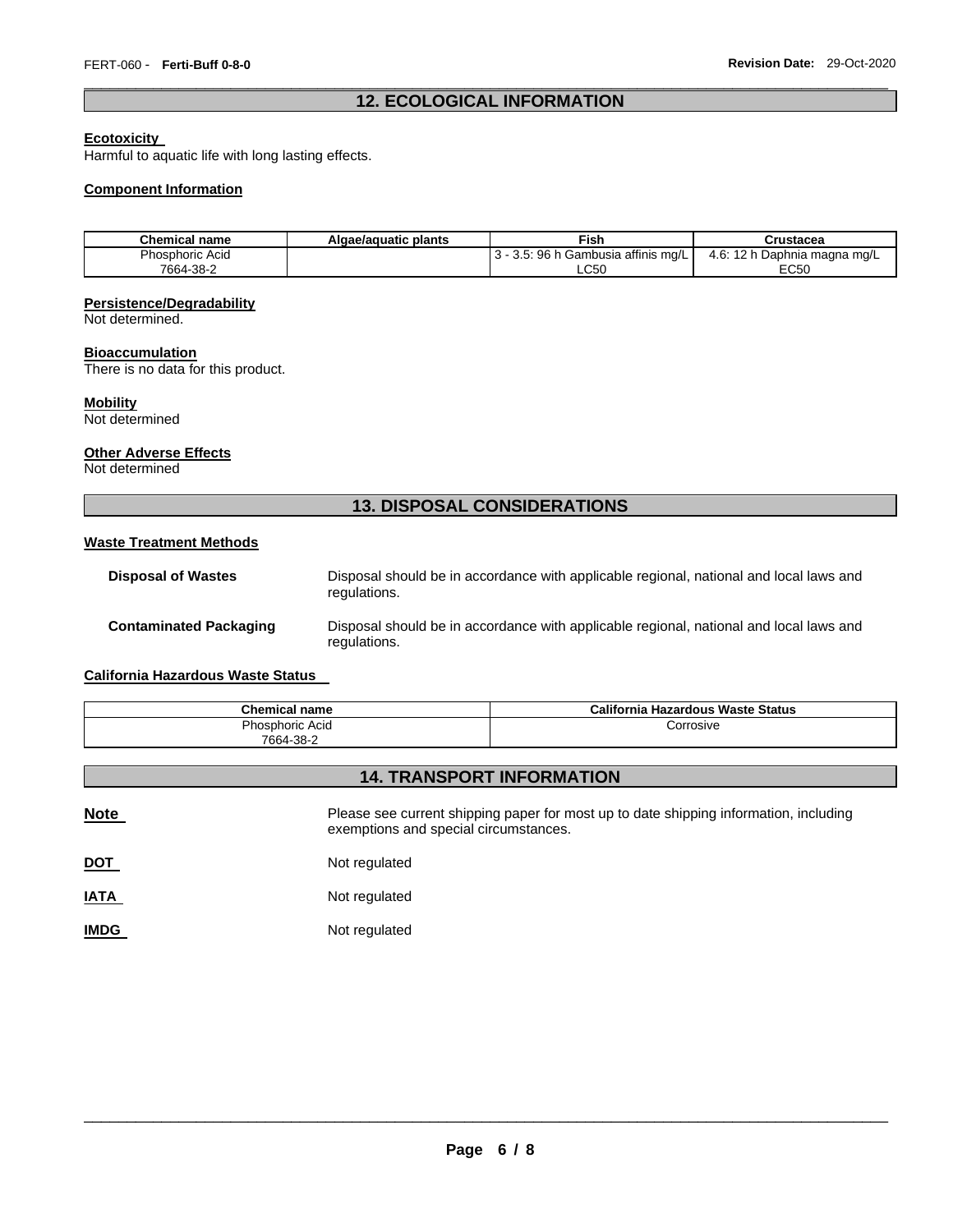#### \_\_\_\_\_\_\_\_\_\_\_\_\_\_\_\_\_\_\_\_\_\_\_\_\_\_\_\_\_\_\_\_\_\_\_\_\_\_\_\_\_\_\_\_\_\_\_\_\_\_\_\_\_\_\_\_\_\_\_\_\_\_\_\_\_\_\_\_\_\_\_\_\_\_\_\_\_\_\_\_\_\_\_\_\_\_\_\_\_\_\_\_\_ **15. REGULATORY INFORMATION**

#### **International Inventories**

| <b>Chemical name</b> | <b>TSCA TSCA Inventory DSL/NDSL EINECS/ELI</b><br><b>Status</b> | <b>NCS</b> | <b>ENCS</b> | <b>IECSC</b> | <b>KECL</b> | <b>PICCS</b> | <b>AICS</b> |
|----------------------|-----------------------------------------------------------------|------------|-------------|--------------|-------------|--------------|-------------|
| Phosphoric Acid      | <b>ACTIVE</b>                                                   |            |             |              |             |              |             |

**Legend:** 

*TSCA - United States Toxic Substances Control Act Section 8(b) Inventory* 

*DSL/NDSL - Canadian Domestic Substances List/Non-Domestic Substances List* 

*EINECS/ELINCS - European Inventory of Existing Chemical Substances/European List of Notified Chemical Substances* 

*ENCS - Japan Existing and New Chemical Substances* 

*IECSC - China Inventory of Existing Chemical Substances* 

*KECL - Korean Existing and Evaluated Chemical Substances* 

*PICCS - Philippines Inventory of Chemicals and Chemical Substances* 

*AICS - Australian Inventory of Chemical Substances* 

#### **US Federal Regulations**

#### **CERCLA**

This material, as supplied, contains one or more substances regulated as a hazardous substance under the Comprehensive Environmental Response Compensation and Liability Act (CERCLA) (40 CFR 302)

| <b>Chemical name</b>   | <b>Hazardous Substances RQs</b> | <b>CERCLA/SARA RQ</b> | <b>Reportable Quantity (RQ)</b> |
|------------------------|---------------------------------|-----------------------|---------------------------------|
| <b>Phosphoric Acid</b> | 5000 lb                         |                       | RQ 5000 lb final RQ             |
| 7664-38-2              |                                 |                       | RQ 2270 kg final RQ             |

### **SARA 313**

Section 313 of Title III of the Superfund Amendments and Reauthorization Act of 1986 (SARA). This product does not contain any chemicals which are subject to the reporting requirements of the Act and Title 40 of the Code of Federal Regulations, Part 372

#### **CWA (Clean Water Act)**

This product contains the following substances which are regulated pollutants pursuant to the Clean Water Act (40 CFR 122.21 and 40 CFR 122.42)

| <b>Chemical name</b>   | <b>CWA - Reportable</b><br>Quantities | <b>CWA</b><br><b>Toxic Pollutants</b> | <b>CWA - Priority Pollutants</b> | CWA-<br>Hazardous<br><b>Substances</b> |
|------------------------|---------------------------------------|---------------------------------------|----------------------------------|----------------------------------------|
| <b>Phosphoric Acid</b> | 5000 lb                               |                                       |                                  |                                        |

#### **US State Regulations**

#### **California Proposition 65**

This product does not contain any Proposition 65 chemicals.

#### **U.S. State Right-to-Know Regulations**

| Chemical<br>`name | . Jersev<br>New | Ma<br>ıssachusetts | `svIvania<br><b><i><u>Band</u></i></b><br> |
|-------------------|-----------------|--------------------|--------------------------------------------|
| Phosphoric Acid   |                 |                    |                                            |
| 7664-38-2         |                 |                    |                                            |